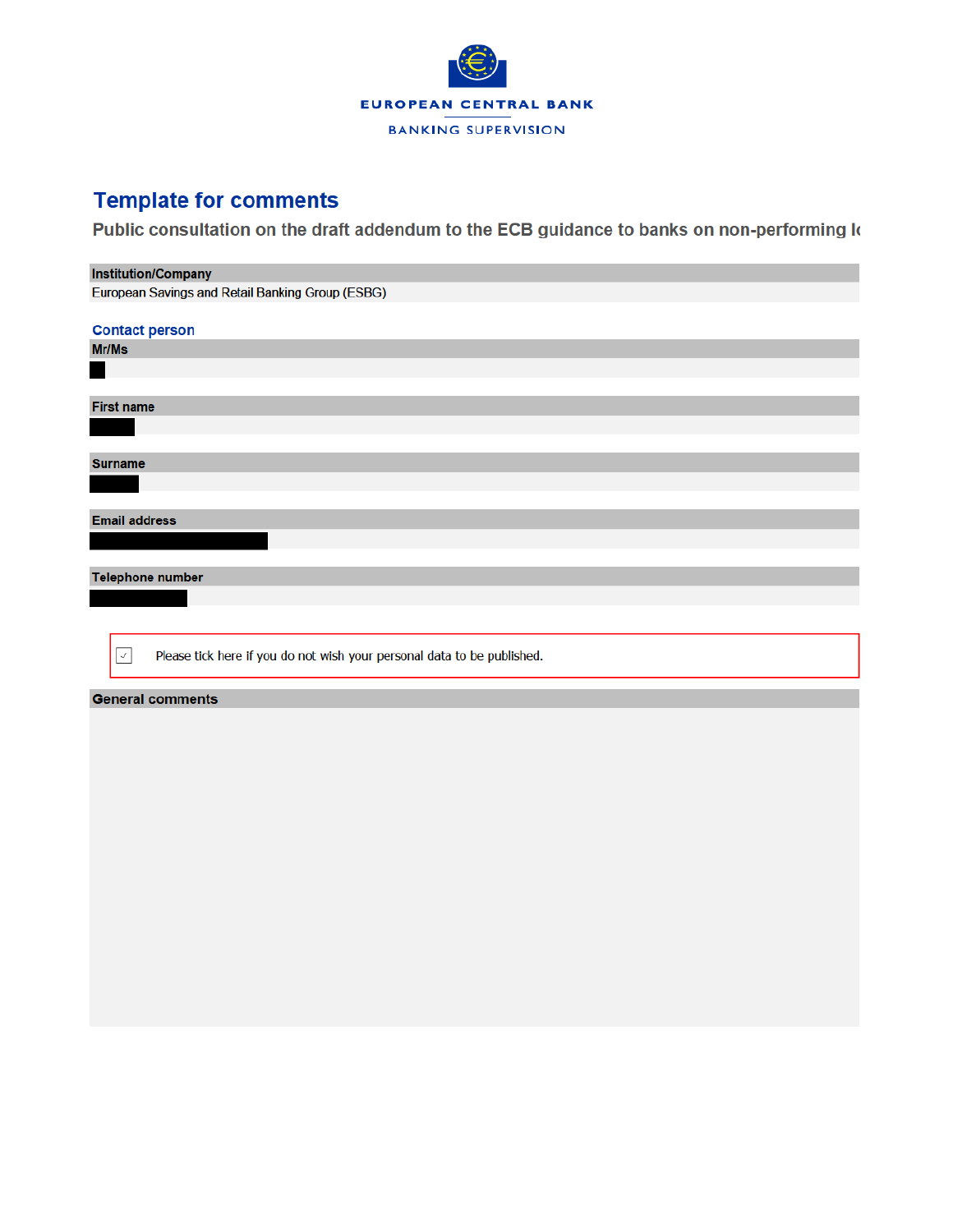## **Template for comments**

**Public consultation on the draft addendum to the ECB guidance to banks on non-performing loans**

- 
- 
- Please enter all your feedback in this list.<br>When entering feedback, please make sure that:<br>- each comment deals with a single issue only;<br>you indicate the relevant atticle/chapter/paragraph, where appropriate;<br>- you indic

| Deadline: |                  | 8 December 2017 |                |                    |                                                                                                                                                                                                                                                                                                                                                                                                                                                                                                                                                                                                                                                                                                                                                                                                                                                                                                                                                                                                                                                                                                                                                                                                                                                                                                                                                                                                                                                                                                                                                                                                                                                                                                                                              |                                                                                                                                                                                                                                                                                                                                                                         |                      |               |
|-----------|------------------|-----------------|----------------|--------------------|----------------------------------------------------------------------------------------------------------------------------------------------------------------------------------------------------------------------------------------------------------------------------------------------------------------------------------------------------------------------------------------------------------------------------------------------------------------------------------------------------------------------------------------------------------------------------------------------------------------------------------------------------------------------------------------------------------------------------------------------------------------------------------------------------------------------------------------------------------------------------------------------------------------------------------------------------------------------------------------------------------------------------------------------------------------------------------------------------------------------------------------------------------------------------------------------------------------------------------------------------------------------------------------------------------------------------------------------------------------------------------------------------------------------------------------------------------------------------------------------------------------------------------------------------------------------------------------------------------------------------------------------------------------------------------------------------------------------------------------------|-------------------------------------------------------------------------------------------------------------------------------------------------------------------------------------------------------------------------------------------------------------------------------------------------------------------------------------------------------------------------|----------------------|---------------|
| ID        | <b>Chapter</b>   | Paragraph       | Page           | Type of<br>comment | <b>Detailed comment</b>                                                                                                                                                                                                                                                                                                                                                                                                                                                                                                                                                                                                                                                                                                                                                                                                                                                                                                                                                                                                                                                                                                                                                                                                                                                                                                                                                                                                                                                                                                                                                                                                                                                                                                                      | Concise statement as to why your<br>comment should be taken on board                                                                                                                                                                                                                                                                                                    | Name of<br>commenter | Personal data |
|           | 1 1 - Background |                 | $\overline{2}$ | Amendment          | ESBG appreciates the concretion of the competent<br>authorities' intentions with respect to addressing the<br>issue of Non-Performing Loans (NPLs) in Europe.<br>However, we have to criticise the approach of<br>introducing non-binding yet enforceable quantitative<br>prudential measures for all banks in Europe before even<br>issuing comprehensive guidelines on NPL management<br>also applicable to all banks in Europe.<br>From previous publications and communication by<br>competent authorities, we understand that any guidance<br>given by the competent authorities should enable banks<br>to take full ownership of any problems relating to their<br>NPL portfolios themselves. Thus we are surprised by an<br>intervention as innermost as enforcing standardised<br>provisioning levels.                                                                                                                                                                                                                                                                                                                                                                                                                                                                                                                                                                                                                                                                                                                                                                                                                                                                                                                               | In ESBG's opinion, the Addendum seems<br>to be a one-size-fits-all approach. We are<br>convinced that banks should instead be<br>enabled to take full ownership of any<br>problems with their NPL portfolios<br>themselves.                                                                                                                                             |                      | Don't publish |
|           | 21 - Background  |                 | $\overline{2}$ | Amendment          | ESBG believes that before introducing additional<br>prudential measures to deal with new stocks of NPLs in<br>the banks' bal-ance sheet, authorities should be given<br>more time to assess the IFRS9 implementation outcome.<br>The IFRS 9 impairment models are intended to be more<br>responsive to expected changes in both micro and<br>macroeconomic actual and ex-pected conditions due to<br>the forward looking nature of the framework. It certainly<br>should provide the grounds to avoid the "too little, too<br>late" issue experienced over the last finan-cial crisis on<br>credit loss provisioning under IAS 39.<br>IFRS 9 provisioning models implementation should result<br>in a more prudent accounting approach when dealing<br>with im-pairments and it will certainly contribute to an<br>appropriate provisioning of NPLs, taking full account of<br>the nature of every single asset. Although the addendum<br>and IFRS 9 act from different perspectives (prudential<br>vs. accounting) both measures pursue very similar<br>objectives. Compared to the Addendum, IFRS 9 is a<br>much more robust and sophisticated framework and its<br>implementation has required banks to un-dertake<br>significant efforts and investment, to better under-stand<br>and be able to predict the size and nature of credit loss-<br>es.<br>In this regard, the addendum would only act as an<br>additional layer on top of the new provisioning standards.<br>The effects of IFRS 9 in relation with a NPLs prudent<br>valuation and provi-sioning should be properly assessed<br>before adding unnecessary additional layers that could<br>only bring up redundant and effortless regulatory<br>constraints to credit flow. | The addendum would only act as an<br>additional layer on top of the new<br>provisioning standards. The effects of IFRS<br>9 in relation with a NPLs prudent valuation<br>and provi-sioning should be properly<br>assessed before adding unnecessary<br>additional layers that could only bring up<br>redundant and effortless regulatory<br>constraints to credit flow. |                      | Don't publish |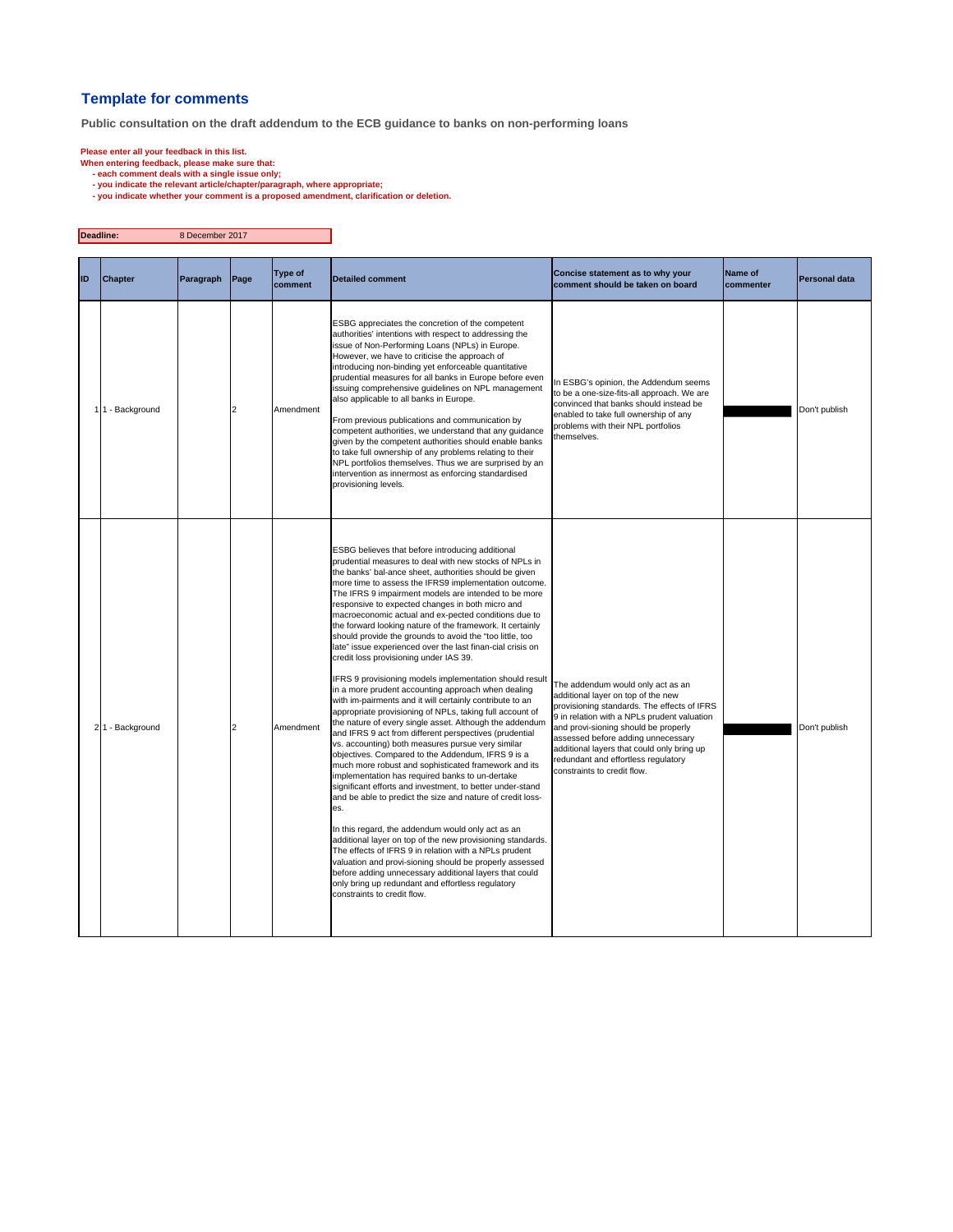| $3^2$ - General<br>Concept | 2.3 | 5 | Amendment     | ESBG believes that the Addendum is not in line with the<br>Pillar 2 framework. The Addendum appears to be a Pillar<br>1 tool disquised as pillar 2, as it seems to introduce<br>general rules that all banks have to apply - "If the<br>applicable accounting treatment does not fulfil the<br>prudential provisioning backstop, banks should adjust<br>their Common Equity Tier 1 capital on their own initiative,<br>applying Article 3 of the CRR on the application of<br>stricter requirements". In our view, this passage does not<br>seem to be in line with a pillar 2 tool, as there is no<br>voluntariness, but rather the introduction of an additional<br>requirement. The proposed "comply-or-explain"<br>mechanism also does not seem to be in line with a pillar<br>2 tool, as the burden of proof to comply is placed on the<br>bank. The proposed measure has some characteristics<br>that make it seem like more of a pillar 1 tool than a pillar<br>2 tool.<br>ESBG believes that if the measure is introduced, the<br>concept should be designed in line with the legal<br>framework and be clearly constructed as a pillar 2 tool<br>(and not have characteristics of a pillar 1 tool, which<br>leaves room for interpretation).                                                                                                                                                                     | The Addendum appears to be a Pillar 1 tool<br>disguised as pillar 2. ESBG believes that if<br>the measure is introduced, the concept<br>should be designed in line with the legal<br>framework and be clearly constructed as a<br>pillar 2 tool (and not have characteristics of<br>a pillar 1 tool, which leaves room for<br>interpretation). | Don't publish |
|----------------------------|-----|---|---------------|---------------------------------------------------------------------------------------------------------------------------------------------------------------------------------------------------------------------------------------------------------------------------------------------------------------------------------------------------------------------------------------------------------------------------------------------------------------------------------------------------------------------------------------------------------------------------------------------------------------------------------------------------------------------------------------------------------------------------------------------------------------------------------------------------------------------------------------------------------------------------------------------------------------------------------------------------------------------------------------------------------------------------------------------------------------------------------------------------------------------------------------------------------------------------------------------------------------------------------------------------------------------------------------------------------------------------------------------------------------------------------------------------------------------------|------------------------------------------------------------------------------------------------------------------------------------------------------------------------------------------------------------------------------------------------------------------------------------------------------------------------------------------------|---------------|
| 2 - General<br>Concept     | 2.3 | 6 | Clarification | We presume that the capital deduction in accordance<br>with Article 3 of the CRR should be interpreted as an<br>"other own funds reduction" within the meaning of Article<br>159 of the CRR, and that it should therefore be taken<br>into consideration in the comparison of provisioning.<br>ESBG would like some clarifications in this respect.                                                                                                                                                                                                                                                                                                                                                                                                                                                                                                                                                                                                                                                                                                                                                                                                                                                                                                                                                                                                                                                                       |                                                                                                                                                                                                                                                                                                                                                | Don't publish |
| 2 - General<br>Concept     | 2.3 |   | Amendment     | In ESBG's view, the introduction of prudential backstops<br>could induce bank clients to explicitly exploit this regime<br>in the form of moral hazard, i.e. lower willingness to<br>(re)pay loans, knowing that banks eventually need to<br>write off NPLs.                                                                                                                                                                                                                                                                                                                                                                                                                                                                                                                                                                                                                                                                                                                                                                                                                                                                                                                                                                                                                                                                                                                                                              | The introduction of a prudential backstop<br>could induce bank clients into moral hazard.                                                                                                                                                                                                                                                      | Don't publish |
| 2 - General<br>Concept     |     |   | Amendment     | ESBG believes that the current ECB approach raises<br>doubts about banks' profitability, viability and solvency.<br>We see the competent authorities' intervention as a risk<br>for banks in the public opinion by putting them under the<br>guardianship of the competent authorities again, raising<br>doubts on their profitability, viability and solvency rather<br>than empowering and enacting them with the relevant<br>tools to deal with high levels of NPLs both now and in the<br>future.                                                                                                                                                                                                                                                                                                                                                                                                                                                                                                                                                                                                                                                                                                                                                                                                                                                                                                                     | The addendum raises doubts on banks<br>profitability, viability and solvency rather<br>than empowering and enacting them with<br>the relevant tools to deal with high levels of<br>NPLs both now and in the future.                                                                                                                            | Don't publish |
| $72$ - General<br>Concept  |     |   | Amendment     | ESBG questions the consistency of the competent<br>authorities' intentions with other suggested measures<br>such as fostering a secondary market for NPLs,<br>encouraging sales and minimizing bid-ask gaps, or the<br>setup of national Asset Management Companies (AMCs)<br>for the purpose of relieving banks from constraints<br>caused by high NPL levels.<br>In our view, mandatory provision levels could significantly<br>impair the value of NPLs artificially without any relation to<br>true economic value for banks intending to sell NPLs and<br>encourage investors to just sit and wait in order to pocket<br>additional returns on their investments. This would<br>ultimately contradict the competent authorities' intentions<br>of an unbiased, liquid secondary market for NPLs.<br>In addition, mandatory provision levels could enable<br>national AMCs to take on NPLs at low prices; thus,<br>shifting potential intrinsic value in NPLs to National<br>AMCs rather than keeping them with the banks that<br>needed to immediate initial hits to their capital base -<br>contradicting the intentions of the competent authorities<br>to capitalize banks more strongly again.<br>Generally speaking, we think that the ECB Addendum<br>should be seen in context with other suggested<br>measures, meaning that their reciprocity should be<br>assessed clearly before introducing the measure. | Mandatory provision levels could<br>significantly impair the value of NPLs<br>artificially.                                                                                                                                                                                                                                                    | Don't publish |
| 2 - General<br>Concept     |     |   | Amendment     | In terms of refinancing, ESBG believes that as creditor's<br>cooperation does not imply a hold in the vintage counter,<br>the refinancing/restructuring activity may potentially slow<br>down. However exceptional situations are envisaged but<br>need to be justified periodically.                                                                                                                                                                                                                                                                                                                                                                                                                                                                                                                                                                                                                                                                                                                                                                                                                                                                                                                                                                                                                                                                                                                                     | The refinancing/restructuring activity may<br>potentially slow down.                                                                                                                                                                                                                                                                           | Don't publish |